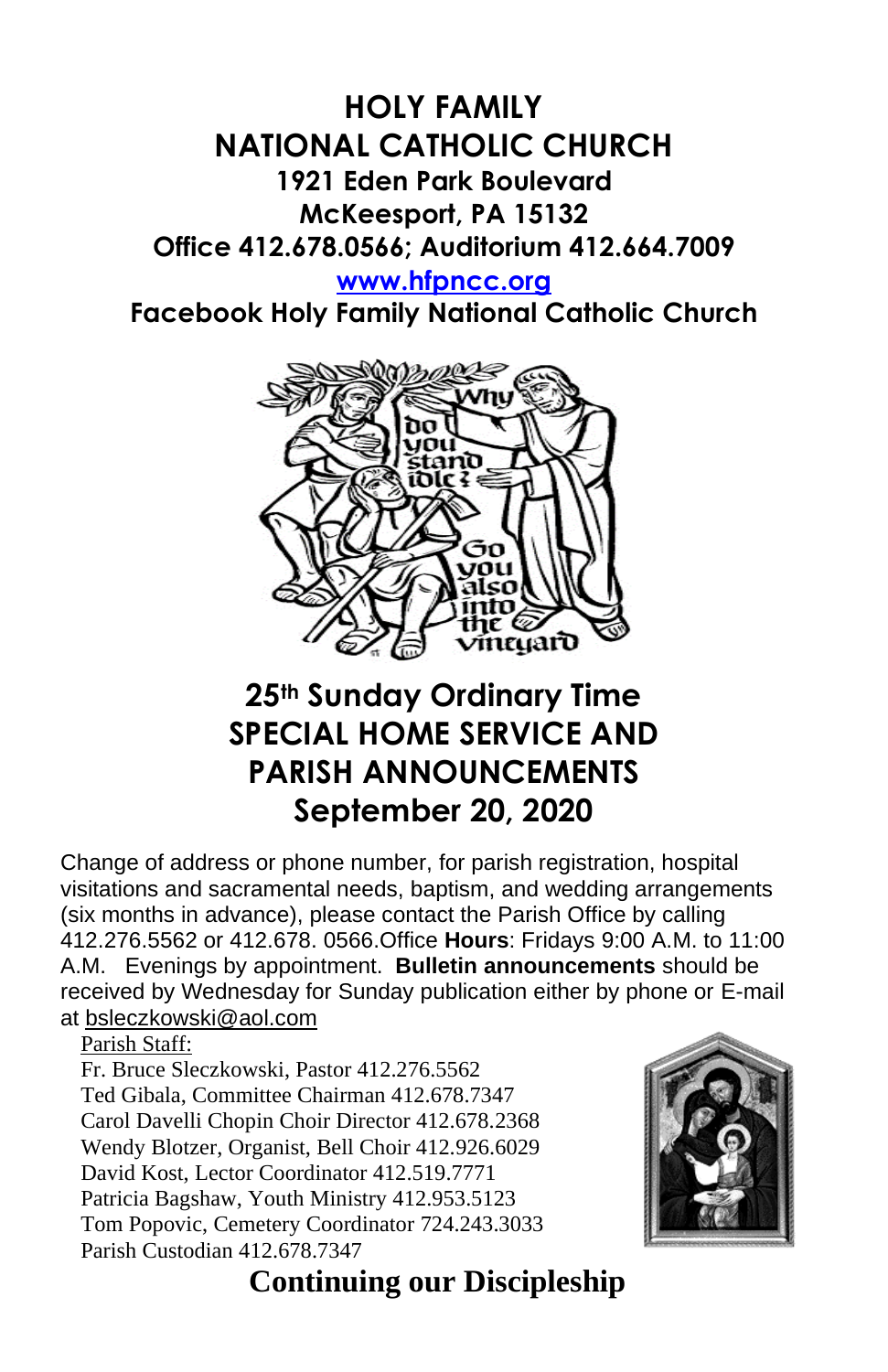#### **This Week**

**September 20, 2020 25th Sunday Ordinary Time** Holy Mass 9:00 A.M. **+Dorothy Misiura** Int Mr. & Mrs. Ted Gibala; **+Ann Yonek** Int Bob & Janet Yonek

#### **September 27, 2020**

**th Sunday Ordinary Time**

**Spojnia Sunday**

Holy Mass 9:00 A.M.

**+George, Irene & Cheryl Jugan** Int. Jodi Cook & Tammy Jugan

#### **Liturgical Vestments Blessings**

In memory of their parents, George and Irene Jugan, liturgical vestments were purchased for the parish by Jodi Cook and Tammy Jugan. The vestments will be blessed after the 9:00 A.M. Mass on Spojnia Sunday.

## *September is Polish National Union of America Spojnia Month*



*For information and policies contact Branch 132 Secretary Mrs. Henrietta Kleckner @ 724.863.6716*